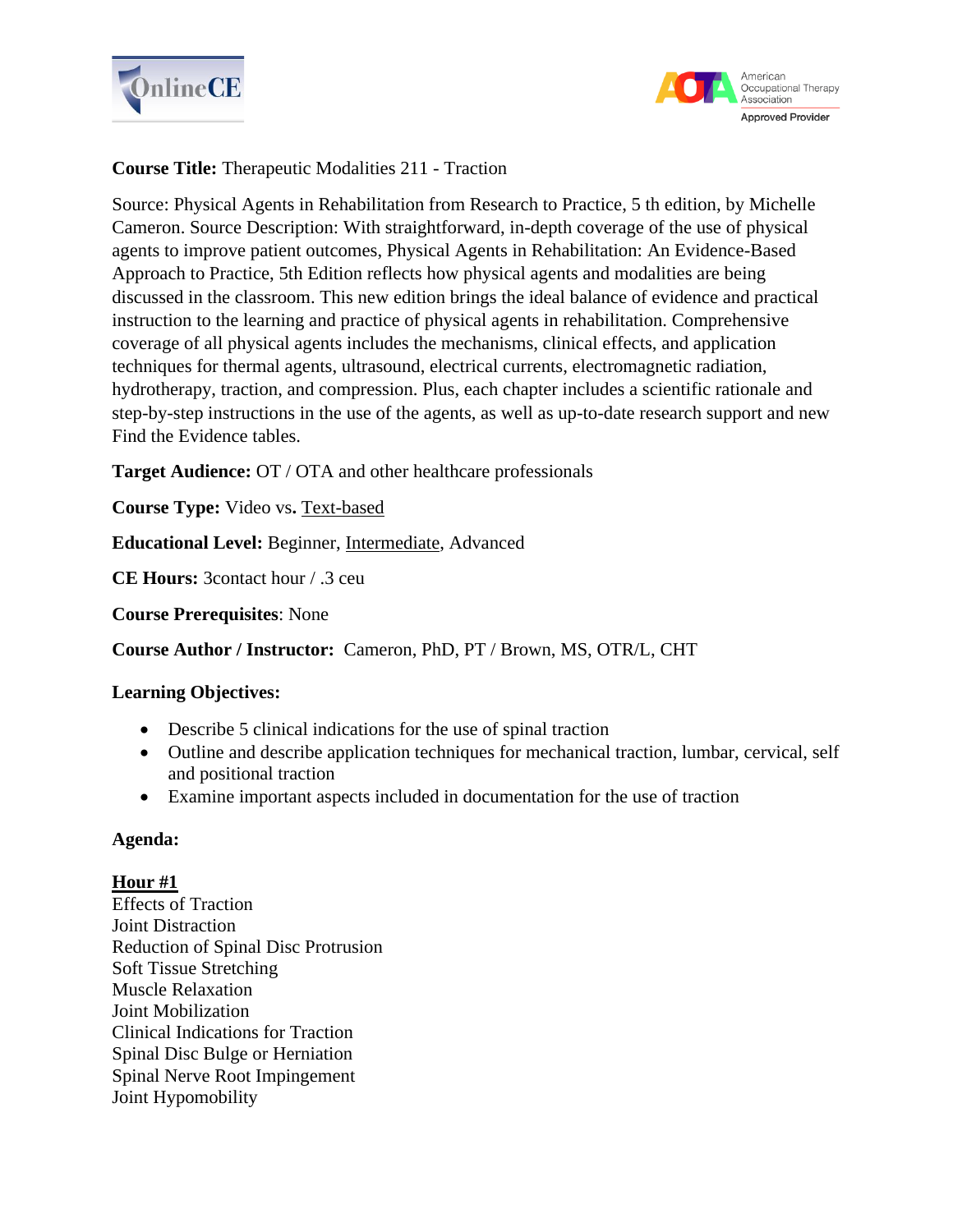## **Hour #2**

Subacute Joint Inflammation Muscle Spasm Contraindications and Precautions for Traction Contraindications for Traction Precautions for Traction Additional Precautions for Cervical Traction Adverse Effects of Spinal Traction Application Techniques Mechanical Traction Mechanical Lumbar Traction

## **Hour #3**

Mechanical Cervical Traction Hip Traction With Resistance Band or Traction Device Self-Traction Positional Traction Inversion Traction Manual Traction Documentation Examples Clinical Case Studies

## **Course Completion Requirements:**

A passing score of 100% is required for course completion. You will have as many attempts as needed until your passing score of 100% is achieved. Upon successful completion of course and completing a satisfaction survey, you will receive your certificate of completion.

## **Additional Course Information**

**Course Registration:** Register for Free at [www.OnlineCE.com.](http://www.onlinece.com/) Once registered, you can begin to purchase courses. Contact [info@onlinece.com](mailto:info@onlinece.com) for special needs requests and assistance.

**Refund Policy:** There will be no refunds for courses taken at OnlineCE.com or monies deposited into My CE Bank. Any money on account will be used for taking future courses. If you start a course in error, or if you are dissatisfied with a course, please contact us in the first part of the course and we will void the course and you can select a replacement course.

**Cancellation Policy:** Only available courses are offered online and on-demand and available for purchase. No registration fees are collected for courses that are not provided on-demand. Due to the online and on demand format, courses are not cancelled.

**Course Date and Location:** This is an independent course that is available 24/7 on-demand at [www.OnlineCE.com.](http://www.onlinece.com/)